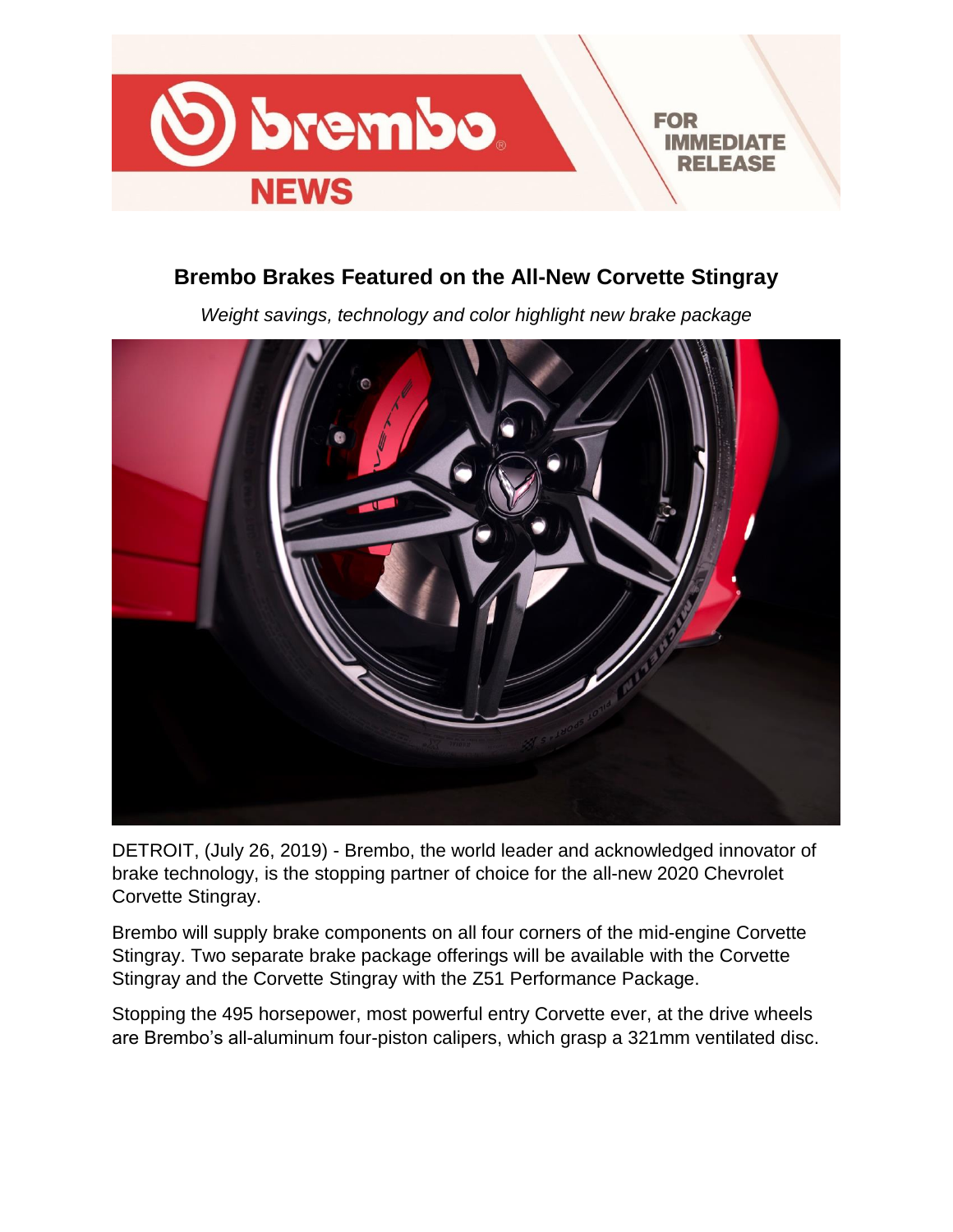The Brembo supplied calipers shine through the Corvette's five spoke 19 or 20-inch wheels and are available in a choice of four colors: Edge Red, Black, Yellow, or Bright Red.

In addition to the brake calipers, Brembo will also include its new zero-copper Non-Asbestos-Organic (NAO) brake pad that meet recent environment regulations. The NAO pad is environmentally friendly and provides excellent stopping power.

The Corvette Stingray, when ordered with the Z51 Performance Package, gets an upgraded brake package to provide increased stopping power for the track-capable Corvette. Brembo's all-aluminum monobloc four-piston calipers on the front are an allnew option. The Z51 Performance Package includes low-met performance brake pads. The pads on the Z51 are 10 percent larger than the previous generation and feature a new zinc-nickel base coating for more longevity and resistance to corrosion.

In addition, for the first time in Corvette history, the eighth generation will come with a Brembo Electronic Parking Brake (EPB). The Brembo EPB reduces part complexity, with the elimination of a brake pedal, brake lever and associated cables. Activation of the parking brake is as simple as pushing a button. The new design for the GM EPB delivers a 3 kg (6.6 lbs.) per car weight savings over the previous drum-in-hat style system.

"The highly anticipated Corvette with its mid-engine design will be stopped by a complete Brembo brake package from calipers to pads, and you'll park the vehicle with our EPB," said Dan Sandberg, Brembo North America president and CEO. "With a 0-60 time of under three seconds, we need to stop it just as fast. Both models of the Stingray are equipped with our aluminum brake calipers and newest generation of performance brake pads. The addition of the mechatronic EPB is a first on a GM vehicle. And by getting this performance, you won't sacrifice style, as the consumer is offered a choice of brake colors and the opportunity to create their own design statement when ordering their Stingray."

## **Brembo Brake Details:**

## *Corvette Stingray*

| <b>Front</b>                                              | Two-piece all-aluminum four-piston caliper (P4.42)<br>Zero-copper Non-Asbestos-Organic (NAO) brake pads (77 cm2) |  |  |
|-----------------------------------------------------------|------------------------------------------------------------------------------------------------------------------|--|--|
|                                                           |                                                                                                                  |  |  |
|                                                           | 321x 30 mm cast-iron disc                                                                                        |  |  |
| Monobloc all-aluminum four-piston caliper (M4.38)<br>Rear |                                                                                                                  |  |  |
|                                                           | Zero-copper Non-Asbestos-Organic (NAO) brake pads (57 cm2)                                                       |  |  |
|                                                           | 339x 26 mm cast-iron disc                                                                                        |  |  |
|                                                           | Electronic parking brake                                                                                         |  |  |
| <b>Colors</b>                                             | Edge Red, Black, Edge Yellow, or Bright Red                                                                      |  |  |

## *Corvette Stingray with Z51 Performance Package*

| <b>Front</b> | Monobloc all-aluminum four-piston caliper (M4.42)<br>Low-met brake pads (83 cm2) |
|--------------|----------------------------------------------------------------------------------|
| Rear         | Monobloc all-aluminum four-piston caliper (M4.38)                                |